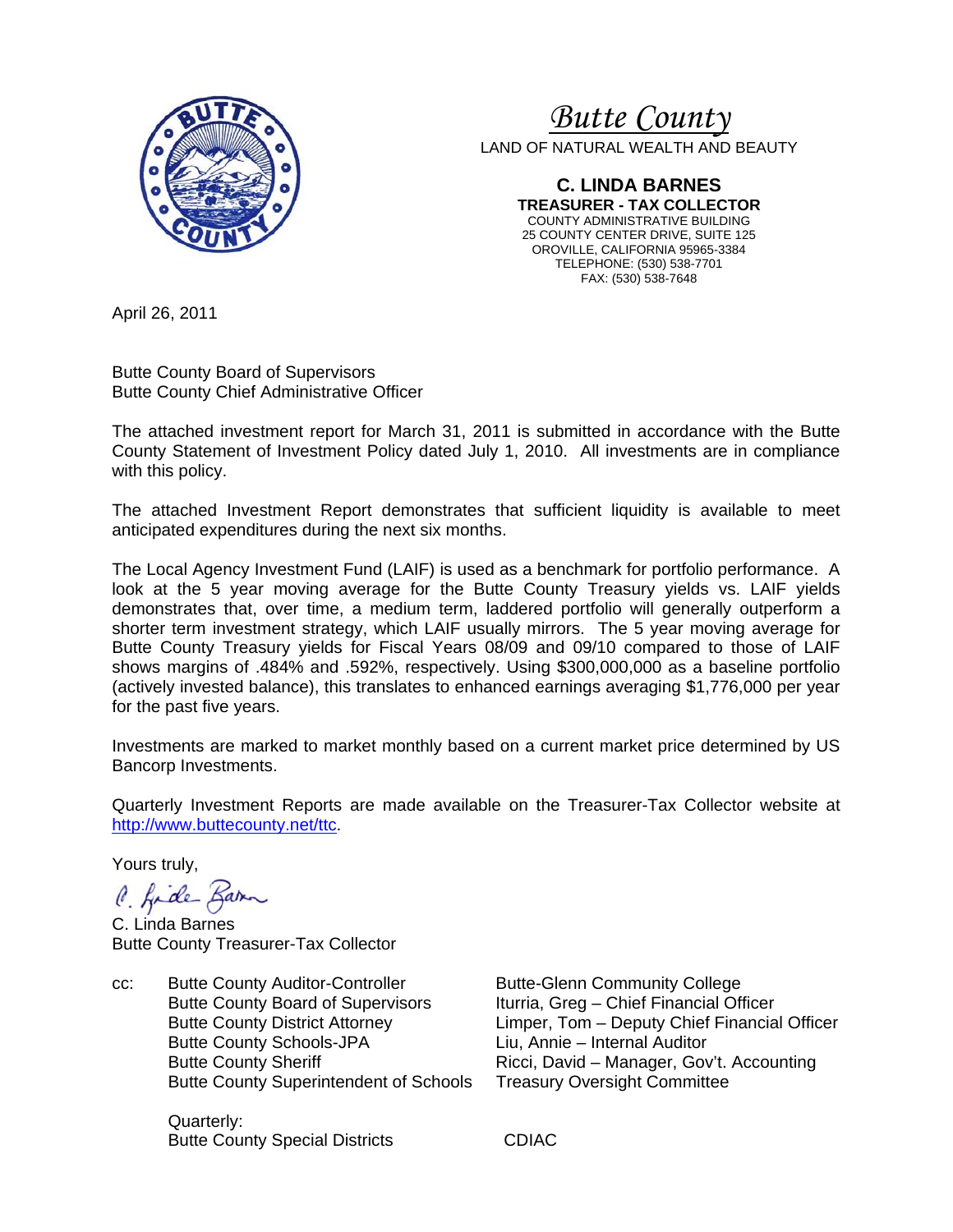

## **BUTTE COUNTY TREASURER'S INVESTMENT REPORT**

**March 31, 2011**

|                                                                                  | YIELD TO        | <b>WEIGHTED AVERAGE</b>                |                  |                       |                     |
|----------------------------------------------------------------------------------|-----------------|----------------------------------------|------------------|-----------------------|---------------------|
| <b>ACTIVELY MANAGED PORTFOLIO:</b>                                               | <b>MATURITY</b> | <b>MATURITY (DAYS)*</b>                | <b>PAR VALUE</b> | <b>FAIR VALUE</b>     | <b>COST CARRIED</b> |
| <b>LOCAL AGENCY INVESTMENT FUND (LAIF)</b>                                       | 0.500%          | 1                                      | 115,444,818.49   | 115,444,818.49        | 115,444,818.49      |
| <b>CALTRUST</b>                                                                  | 0.533%          | 1                                      | 3,951.37         | 3,951.37              | 3,951.37            |
| <b>BANK MONEY MARKET (COLLATERALIZED)</b>                                        | 0.672%          | 1                                      | 10,000,000.00    | 10,000,000.00         | 10,000,000.00       |
| <b>COMMERCIAL PAPER**</b>                                                        |                 |                                        | 0.00             | 0.00                  | 0.00                |
| <b>FDIC CORPORATE NOTES**</b>                                                    | 2.887%          | 380                                    | 15,000,000.00    | 15,410,645.00         | 15,032,686.40       |
| <b>NEGOTIABLE CDS**</b>                                                          | 1.533%          | 1,172                                  | 750,000.00       | 750,000.00            | 750,000.00          |
| <b>CERTIFICATES OF DEPOSIT</b>                                                   | 4.850%          | 390                                    | 500,000.00       | 500,000.00            | 500,000.00          |
| <b>FEDERAL AGENCY NOTES**</b>                                                    | 2.777%          | 1,128                                  | 258,750,000.00   | 262,521,294.35        | 259,392,473.54      |
| <b>TOTAL ACTIVELY MANAGED PORTFOLIO:</b>                                         | 2.074%          | 747                                    | 400,448,769.86   | 404,630,709.21        | 401,123,929.80      |
| <u>INVESTMENT OF NOTE/BOND PROCEEDS AND OPERATING CASH</u>                       |                 |                                        |                  |                       |                     |
|                                                                                  |                 |                                        |                  |                       |                     |
| <b>SCHOOL BOND PROCEEDS</b> (see page 2 for details)                             |                 |                                        | 25,929,696.07    | 25,979,303.17         | 25,970,263.88       |
| <b>OPERATING ACCOUNTS</b>                                                        |                 |                                        |                  |                       |                     |
| <b>US BANK CHECKING ACCOUNT DEPOSITS</b>                                         |                 |                                        | 12,080,005.85    | 12,080,005.85         | 12,080,005.85       |
| <b>OPERATING CASH</b>                                                            |                 |                                        | 50,552.85        | 50,552.85             | 50,552.85           |
| <b>OTHER</b>                                                                     |                 |                                        | 656.00           | 656.00                | 656.00              |
|                                                                                  |                 |                                        |                  |                       |                     |
| <b>TOTAL TREASURER'S FUND LEDGER BALANCE:</b>                                    |                 |                                        | 438,509,680.63   | 442,741,227.08        | 439,225,408.38      |
| <b>INVESTMENTS UNDER MANAGEMENT OF TRUSTEES</b> (see page 3 for details)         |                 |                                        | 8,012,276.22     | 8,033,183.24          | 8,026,238.26        |
|                                                                                  |                 |                                        | <b>PAR VALUE</b> | <b>FAIR VALUE</b>     | <b>COST CARRIED</b> |
| <b>TOTAL CASH AND INVESTMENTS:</b>                                               |                 |                                        | 446,521,956.85   | 450,774,410.32        | 447,251,646.64      |
|                                                                                  |                 | <b>SIX MONTH LIQUIDITY PROJECTIONS</b> |                  |                       |                     |
| Estimated Cash Receipts for Next Six Months                                      |                 |                                        |                  | 476,394,499           |                     |
| <b>Estimated Disbursements for Next Six Months</b>                               |                 |                                        |                  | (512, 499, 043)       |                     |
| Estimated Net Cash Flow for Next Six Months***                                   |                 |                                        |                  | $(36, 104, 544)$ (A1) |                     |
| Contingency Cashflow Needs (based on potential State budget shortfall)           |                 | $(30,000,000)$ $(A2)$                  |                  |                       |                     |
| <b>Securities Maturing</b>                                                       |                 |                                        | 22,150,000 (B)   |                       |                     |
| Local Agency Investment Fund / Cal Trust / MMF (includes TRAN)                   |                 |                                        |                  | 113,046,245 (C)       |                     |
| Total Liquidity for Next Six Months                                              |                 | 69,091,701 (A+B+C)                     |                  |                       |                     |
| Estimated Cash Available for Long Term Investment                                |                 |                                        |                  | (30,000,000)          |                     |
| Remaining Available Liquidity                                                    |                 |                                        |                  | 39,091,701            |                     |
| Total Par Value of actively managed investments maturing in less than 12 months: |                 |                                        |                  | 162,598,770           |                     |

**Total Par Value of actively managed investments maturing in more than 12 months: 237,850,000**

\* Actual Weighted Average Maturity will be shorter, and actual dollar amount of investments maturing in less than 12 months will be higher than stated, due to call features on investments<br>\*\* See page 5 for detailed list of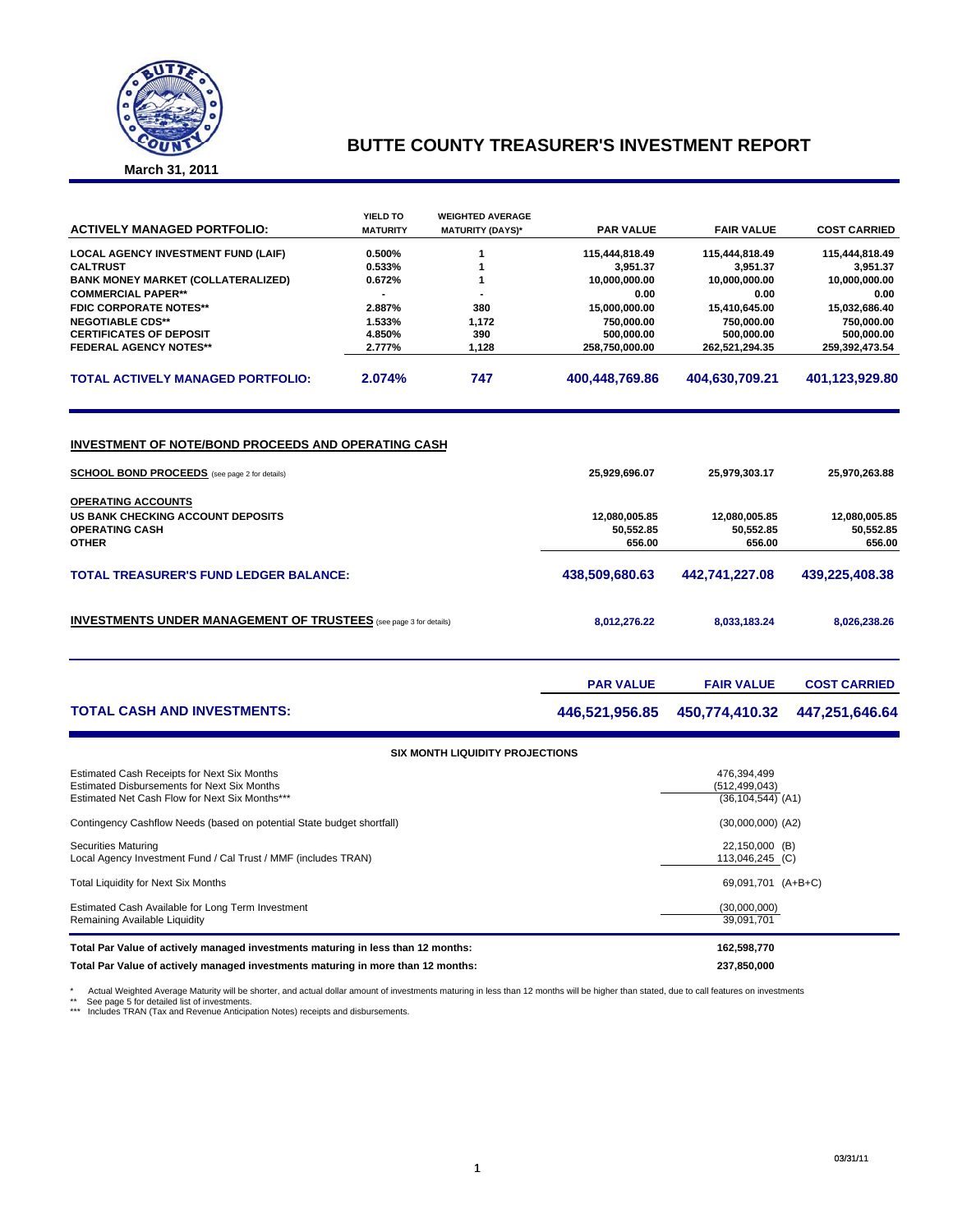## **BUTTE COUNTY TREASURER'S INVESTMENT REPORT**

### **INVESTMENT OF SCHOOL BOND PROCEEDS**

**March 31, 2011**

|                                                                     | <b>INVESTMENT</b>   | <b>MATURITY</b> |             |                    | <b>ANNUAL</b> | <b>PAR</b>    | <b>FAIR</b>   | <b>COST</b>    |
|---------------------------------------------------------------------|---------------------|-----------------|-------------|--------------------|---------------|---------------|---------------|----------------|
| <b>BOND/NOTE DESCRIPTION</b>                                        | <b>TYPE</b>         | <b>DATE</b>     |             | <b>DESCRIPTION</b> | YIELD*        | <b>VALUE</b>  | <b>VALUE</b>  | <b>CARRIED</b> |
| <b>BONDS - LOCAL AGENCY INVESTMENT FUND (LAIF)</b>                  |                     |                 |             |                    |               |               |               |                |
| <b>Chico Unified School District "A"</b>                            |                     |                 |             |                    | 0.500%        | 60.06         | 60.06         | 60.06          |
| <b>Chico Unified School District "B"</b>                            |                     |                 |             |                    | 0.500%        | 7.423.378.06  | 7,423,378.06  | 7,423,378.06   |
| <b>Chico Unified School District "B"</b>                            | LAIF BOND FUND      |                 |             |                    | 0.500%        | 5,449,824.91  | 5,449,824.91  | 5,449,824.91   |
| <b>Paradise Unified School District "M"</b>                         |                     |                 |             |                    | 0.500%        | 3,083,418.23  | 3,083,418.23  | 3,083,418.23   |
| Oroville Union High School District GO 2008                         |                     |                 |             |                    | 0.500%        | 2.839.084.86  | 2.839.084.86  | 2,839,084.86   |
| Butte/Glenn Comm College District "C"                               |                     |                 |             |                    | 0.500%        | 683,929.95    | 683,929.95    | 683,929.95     |
| <b>SUBTOTAL</b>                                                     |                     |                 |             |                    |               | 19,479,696.07 | 19,479,696.07 | 19,479,696.07  |
| <b>BONDS - WELLS FARGO BANK</b><br><b>WELLS FARGO BANK, TRUSTEE</b> |                     |                 |             |                    |               |               |               |                |
| <b>Chico Unified School District "B"</b><br>Account # XXX1791       | <b>Money Market</b> |                 |             | Gov MM Mutual Fund | 0.010%        | 0.00          | 0.00          | 0.00           |
|                                                                     | US Treas/Agency     | 03/11/11        | <b>FHLB</b> | #3133XPWW0         | 3.061%        | 2,000,000.00  | 2,000,000.00  | 2,001,778.92   |
|                                                                     | US Treas/Agency     | 12/14/12        | <b>FHLB</b> | #3133XVNT4         | 1.530%        | 2.700.000.00  | 2,744,126.10  | 2,711,869.96   |
|                                                                     | US Treas/Agency     | 04/25/11        | <b>FFCB</b> | #31331XWU2         | 1.655%        | 1,750,000.00  | 1,755,481.00  | 1,776,918.93   |
| <b>SUBTOTAL</b>                                                     |                     |                 |             |                    |               | 6.450.000.00  | 6,499,607.10  | 6,490,567.81   |
|                                                                     |                     |                 |             |                    |               | <b>PAR</b>    | <b>FAIR</b>   | <b>COST</b>    |
|                                                                     |                     |                 |             |                    |               | <b>VALUE</b>  | <b>VALUE</b>  | <b>CARRIED</b> |
|                                                                     |                     |                 |             |                    |               |               |               |                |
| <b>GRAND TOTAL</b>                                                  |                     |                 |             |                    |               | 25,929,696.07 | 25,979,303.17 | 25,970,263.88  |

\* Yields quoted above are a snapshot per investment type. Actual yields earned on school bonds are calculated by the Treasurer's office and are a composite of investment earnings less Treasury costs.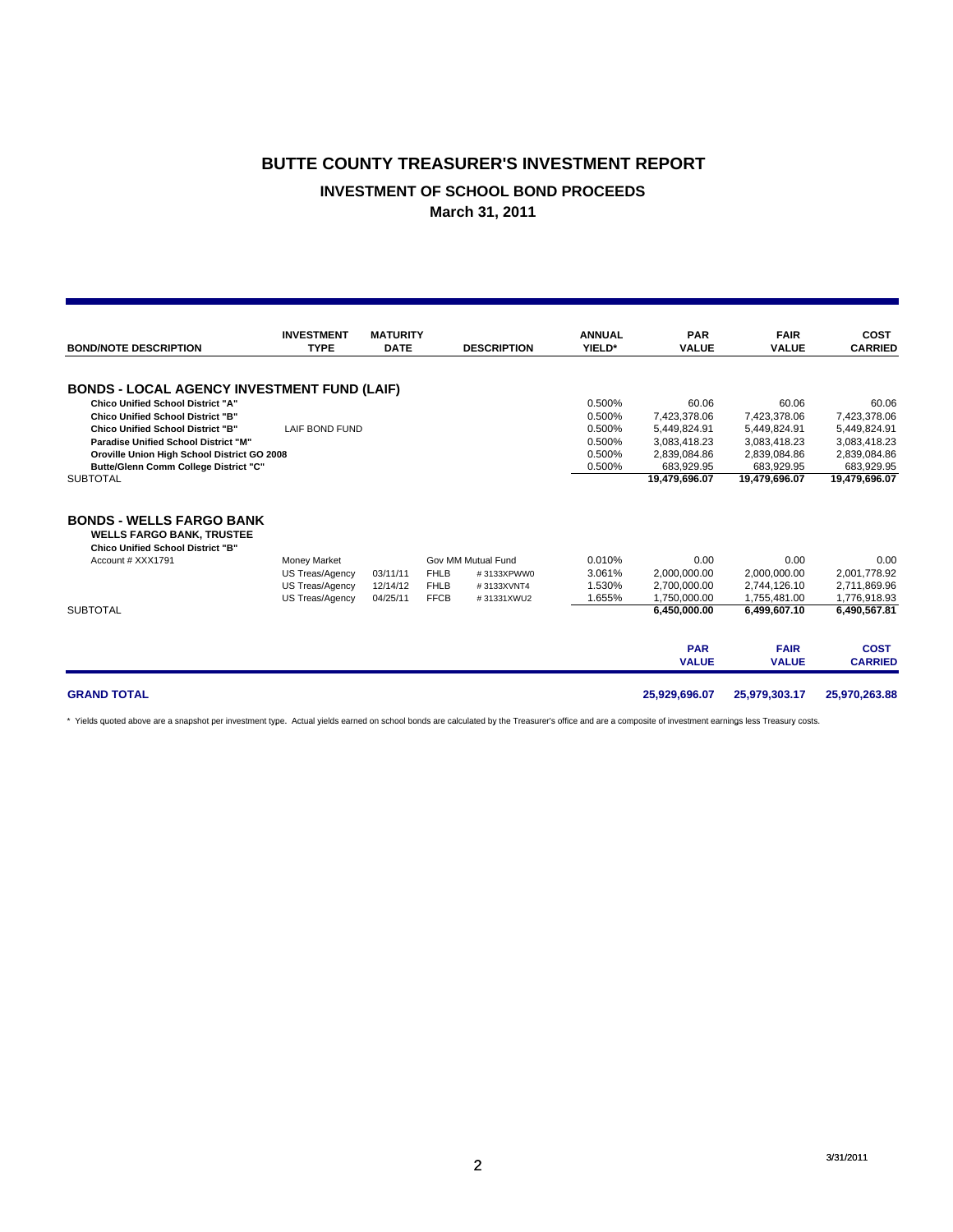## **BUTTE COUNTY TREASURER'S INVESTMENT REPORT INVESTMENTS UNDER MANAGEMENT OF TRUSTEES March 31, 2011**

|                                                 | <b>INVESTMENT</b>      | <b>MATURITY</b> |                                   | <b>ANNUAL</b> | <b>PAR</b>             | <b>FAIR</b>            | <b>COST</b>    |
|-------------------------------------------------|------------------------|-----------------|-----------------------------------|---------------|------------------------|------------------------|----------------|
| <b>LOAN PROGRAM</b>                             | <b>TYPE</b>            | <b>DATE</b>     | <b>DESCRIPTION</b>                | <b>YIELD</b>  | <b>VALUE</b>           | <b>VALUE</b>           | <b>CARRIED</b> |
|                                                 |                        |                 |                                   |               |                        |                        |                |
| <b>2003 REFUNDING COP</b>                       |                        |                 |                                   |               |                        |                        |                |
| <b>U.S. BANK, TRUSTEE</b>                       |                        |                 |                                   |               |                        |                        |                |
| Expense Fund #XXXX6106                          | Money Market           |                 | US Bank MMF 4                     | 0.150%        | 15.226.32              | 15.226.32              | 15.226.32      |
| Reserve Fund #XXXX6101                          | Money Market           |                 | US Bank MMF 4                     | 0.150%        | 44.144.81              | 44.144.81              | 44.144.81      |
|                                                 | US Treas/Agency        | 10/18/13        | FHLB #3133XSAE8                   | 2.820%        | 385,000.00             | 407,842.05             | 398,962.04     |
| Lease Payment #XXXX6100                         | Money Market           |                 | US Bank MMF 4                     | 0.150%        | 13,582.93              | 13.582.93              | 13,582.93      |
| <b>SUBTOTAL</b>                                 |                        |                 |                                   |               | 457,954.06             | 480,796.11             | 471,916.10     |
| <b>2004 PENSION OBLIGATION BONDS</b>            |                        |                 |                                   |               |                        |                        |                |
| <b>WELLS FARGO BANK, TRUSTEE</b>                |                        |                 |                                   |               |                        |                        |                |
| Series A Bond Fund # XXXX1106                   | Money Market           |                 | Gov MMF Service Fund #1752        | 0.010%        | 846,464.52             | 846.464.52             | 846.464.52     |
| Int. Rate Stabilization Fund # XXXX1109         | Money Market           |                 | Advantage Prime MM #1752          | 0.010%        | 196,439.84             | 196,439.84             | 196,439.84     |
|                                                 | Pooled Agency Funds    |                 | Local Agency Investment Fund      | 0.500%        | 4,334,182.87           | 4,334,182.87           | 4,334,182.87   |
| Series B Interest Fund #XXXX1301                | Money Market           |                 | Advantage Prime MM #1752          | 0.010%        | 883,565.35             | 883,565.35             | 883,565.35     |
| <b>SUBTOTAL</b>                                 |                        |                 |                                   |               | 6,260,652.58           | 6,260,652.58           | 6,260,652.58   |
| <b>2004 WORKERS' COMPENSATION</b>               |                        |                 |                                   |               |                        |                        |                |
| <b>G B BRAGG &amp; ASSOC</b>                    |                        |                 |                                   |               |                        |                        |                |
| - Claims Administrators                         |                        |                 |                                   |               |                        |                        |                |
|                                                 | <b>Commercial Bank</b> |                 |                                   | 0.000%        |                        |                        | 65.930.93      |
| Umpqua Bank #XXXX5374<br><b>SUBTOTAL</b>        |                        |                 | <b>Business Interest Checking</b> |               | 65,930.93<br>65.930.93 | 65,930.93<br>65.930.93 | 65,930.93      |
|                                                 |                        |                 |                                   |               |                        |                        |                |
| 2006 COP - NEAL ROAD RECYCLING & WASTE FACILITY |                        |                 |                                   |               |                        |                        |                |
| <b>WELLS FARGO BANK, TRUSTEE</b>                |                        |                 |                                   |               |                        |                        |                |
| Certificate Reserve Fund #XXXX0800              | Money Market           |                 | Gov MMF Service Fund #743         | 0.000%        | 506.08                 | 506.08                 | 506.08         |
|                                                 | <b>US Treas/Agency</b> | 01/07/13        | FFCB #31331J6T5                   | 0.890%        | 1.217.000.00           | 1,215,064.97           | 1.217.000.00   |
| Base Rental Payment Fund #XXXX0801              | Money Market           |                 | Gov MMF Service Fund #743         | 0.000%        | 1.25                   | 1.25                   | 1.25           |
| Expense Fund #XXXX0802                          | Money Market           |                 | Gov MMF Service Fund #743         | 0.000%        | 10,231.32              | 10,231.32              | 10,231.32      |
| <b>SUBTOTAL</b>                                 |                        |                 |                                   |               | 1,227,738.65           | 1,225,803.62           | 1,227,738.65   |
|                                                 |                        |                 |                                   |               | <b>PAR</b>             | <b>FAIR</b>            | <b>COST</b>    |
|                                                 |                        |                 |                                   |               | <b>VALUE</b>           | <b>VALUE</b>           | <b>CARRIED</b> |
| <b>GRAND TOTAL</b>                              |                        |                 |                                   |               | 8,012,276.22           | 8,033,183.24           | 8,026,238.26   |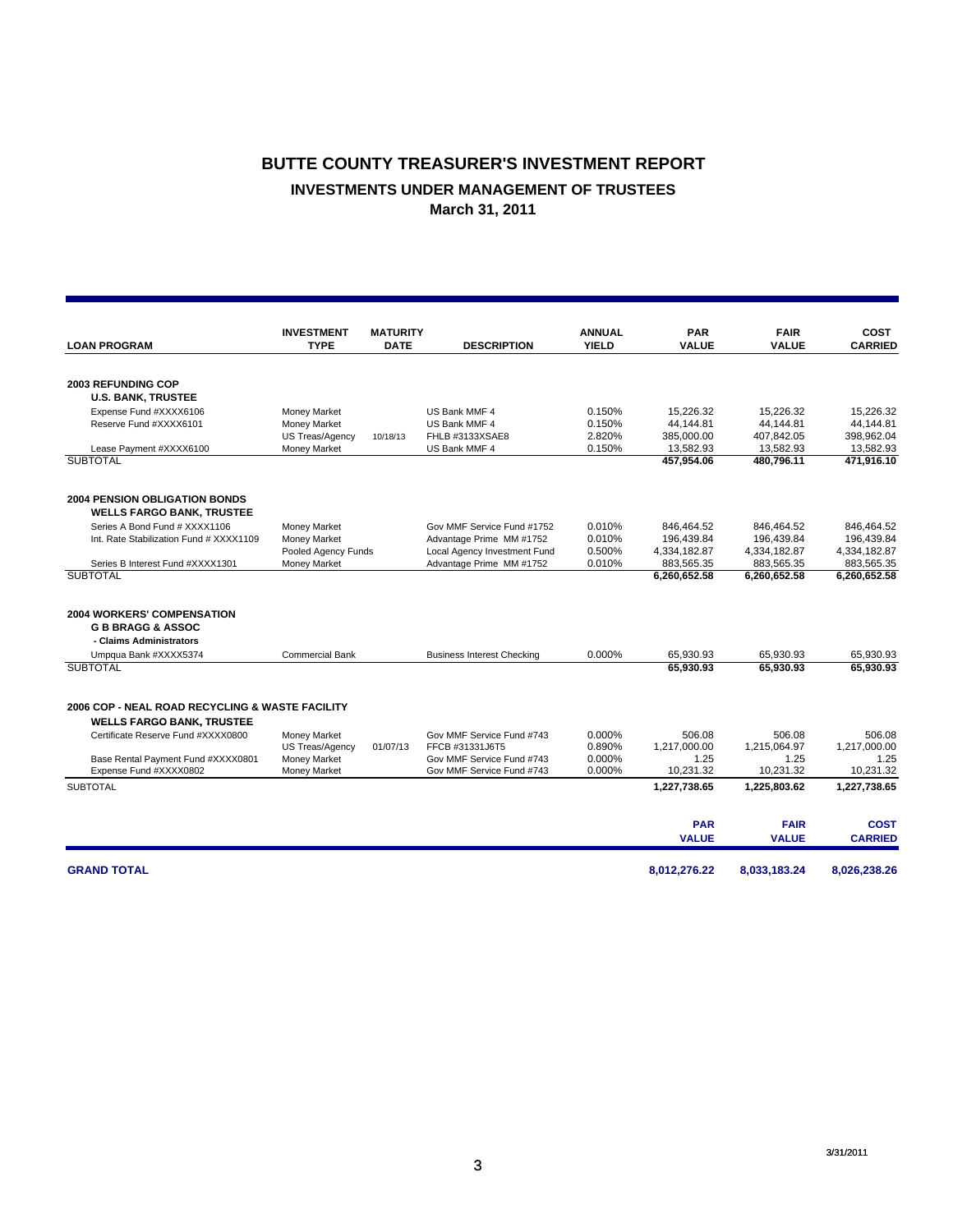#### **BUTTE COUNTY TREASURER'S INVESTMENT REPORT March 31, 2011 ACTIVELY MANAGED PORTFOLIO "AT-A-GLANCE"**





**\*\* This chart does not include deposits from TRAN, Bond Proceeds, or Investments under Management of Trustees.** It is intended to demonstrate cash flow trends and establish a baseline for the portfolio, enabling medium term investment

3/31/11